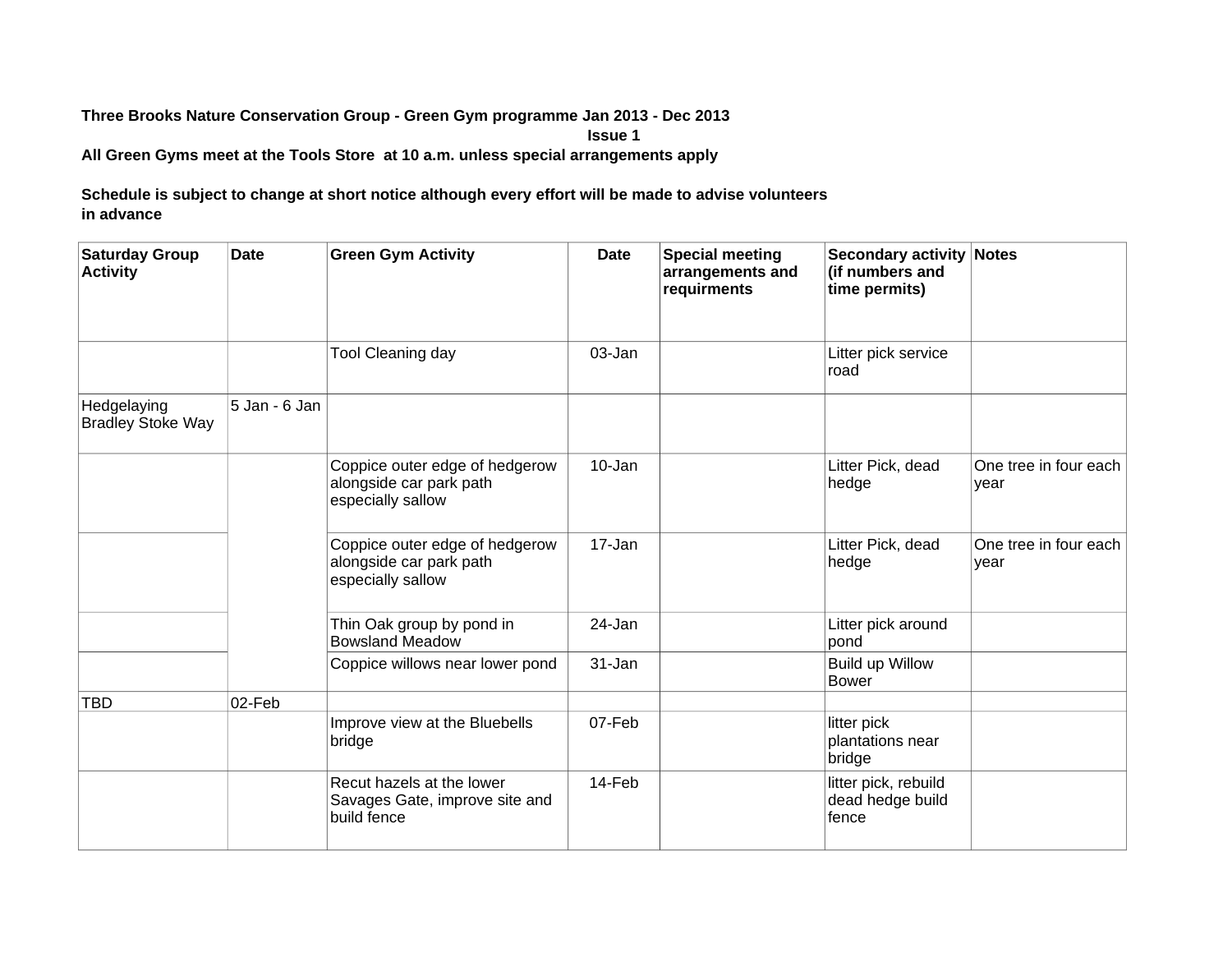|            |        | Recut hazels at the lower<br>Savages Gate, improve site and<br>build fence | 21-Feb | Wellies regd. | litter pick, rebuild<br>dead hedge build<br>fence |              |
|------------|--------|----------------------------------------------------------------------------|--------|---------------|---------------------------------------------------|--------------|
|            |        | <b>Prune Orchard trees</b>                                                 | 28-Feb |               | Clear around base<br>of trees                     |              |
| <b>TBD</b> | 02-Mar |                                                                            |        |               |                                                   |              |
|            |        | Litter Picking at the marsh and<br>clear water channels                    | 07-Mar |               | Clear water<br>channels                           |              |
|            |        | Litter Pick front edge Savages<br>Wood and Leisure Centre                  | 14-Mar |               |                                                   |              |
|            |        | Tool maintenance day                                                       | 21-Mar |               | Litter pick service<br>road                       |              |
|            |        | Ram Hill Colliery                                                          | 28-Mar |               |                                                   |              |
|            |        | Ram Hill Colliery                                                          | 04-Apr |               | <b>Litter Pick site</b>                           |              |
| <b>TBD</b> | 06-Apr |                                                                            |        |               |                                                   |              |
|            |        | Check all streams for obstructions                                         | 11-Apr |               | Litter pick stream<br>banks                       | Check for HB |
|            |        | Stream Clearing as required                                                | 18-Apr |               | Litter pick stream<br>banks                       |              |
|            |        | Stream Clearing as required                                                | 25-Apr |               | Litter pick stream<br>banks                       |              |
|            |        | Himalayan Balsam Patchway<br>Brook north end                               | 02-May |               | <b>Litter Pick</b>                                |              |
| <b>TBD</b> | 04-May |                                                                            |        |               |                                                   |              |
|            |        | Himalayan Balsam Patchway<br>Brook stone bridge to orchard                 | 09-May |               | <b>Litter Pick</b>                                |              |
|            |        | Himalayan Balsam Patchway<br>Brook orchard pump track end                  | 16-May |               | <b>Litter Pick</b>                                |              |
|            |        | Himalayan Balsam - Patchway<br><b>Brook lower reaches</b>                  | 23-May |               | <b>Litter Pick</b>                                |              |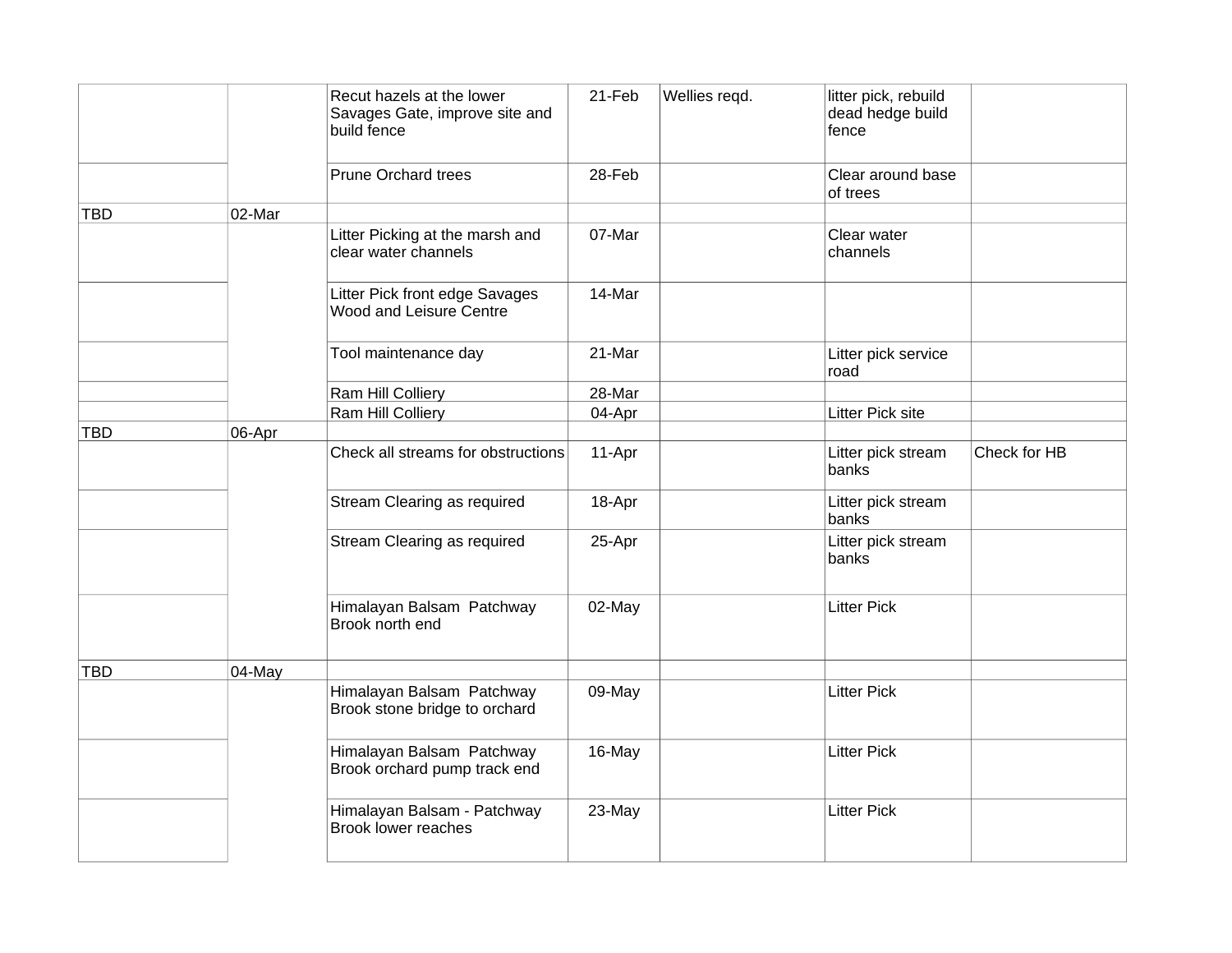|            |            | Himalayan Balsam - Patchway<br>Brook lower reaches                             | 30-May     | <b>Litter Pick</b>                                       |
|------------|------------|--------------------------------------------------------------------------------|------------|----------------------------------------------------------|
| <b>TBD</b> | $01 - Jun$ |                                                                                |            |                                                          |
|            |            | Himalayan Balsam - Patchway<br><b>Brook lower reaches</b>                      | 06-Jun     | <b>Litter Pick</b>                                       |
|            |            | Himalayan Balsam - Patchway<br><b>Brook lower reaches</b>                      | $13 - Jun$ | <b>Litter Pick</b>                                       |
|            |            | Braydon Gate to lake - Litter pick                                             | 20-Jun     | <b>Litter Pick</b>                                       |
|            |            | Himalayan Balsam Patchway<br><b>Brook</b>                                      | $27 - Jun$ | <b>Litter Pick</b>                                       |
|            |            | Himalayan Balsam - the Lake                                                    | 04-Jul     | <b>Litter Pick</b>                                       |
| <b>TBD</b> | 06-Jul     |                                                                                |            |                                                          |
|            |            | Tool Maintenance day                                                           | $11 -$ Jul | <b>Litter Pick</b>                                       |
|            |            | Mid Year Survey walk                                                           | 18-Jul     | <b>Litter Pick</b>                                       |
|            |            | Grassy area below the upper<br>newt pond - scythe and remove<br>scrub regrowth | 25-Jul     |                                                          |
|            |            | Haymaking Bowsland Meadow                                                      | 01-Aug     | <b>Litter Pick</b>                                       |
| <b>TBD</b> | 03-Aug     |                                                                                |            |                                                          |
|            |            | Haymaking Bowsland Meadow                                                      | 08-Aug     | Remove Bramble<br>patch or scrub from<br>centre of field |
|            |            | Haymaking Bowsland Meadow                                                      | 15-Aug     | Remove Bramble<br>patch or scrub from<br>centre of field |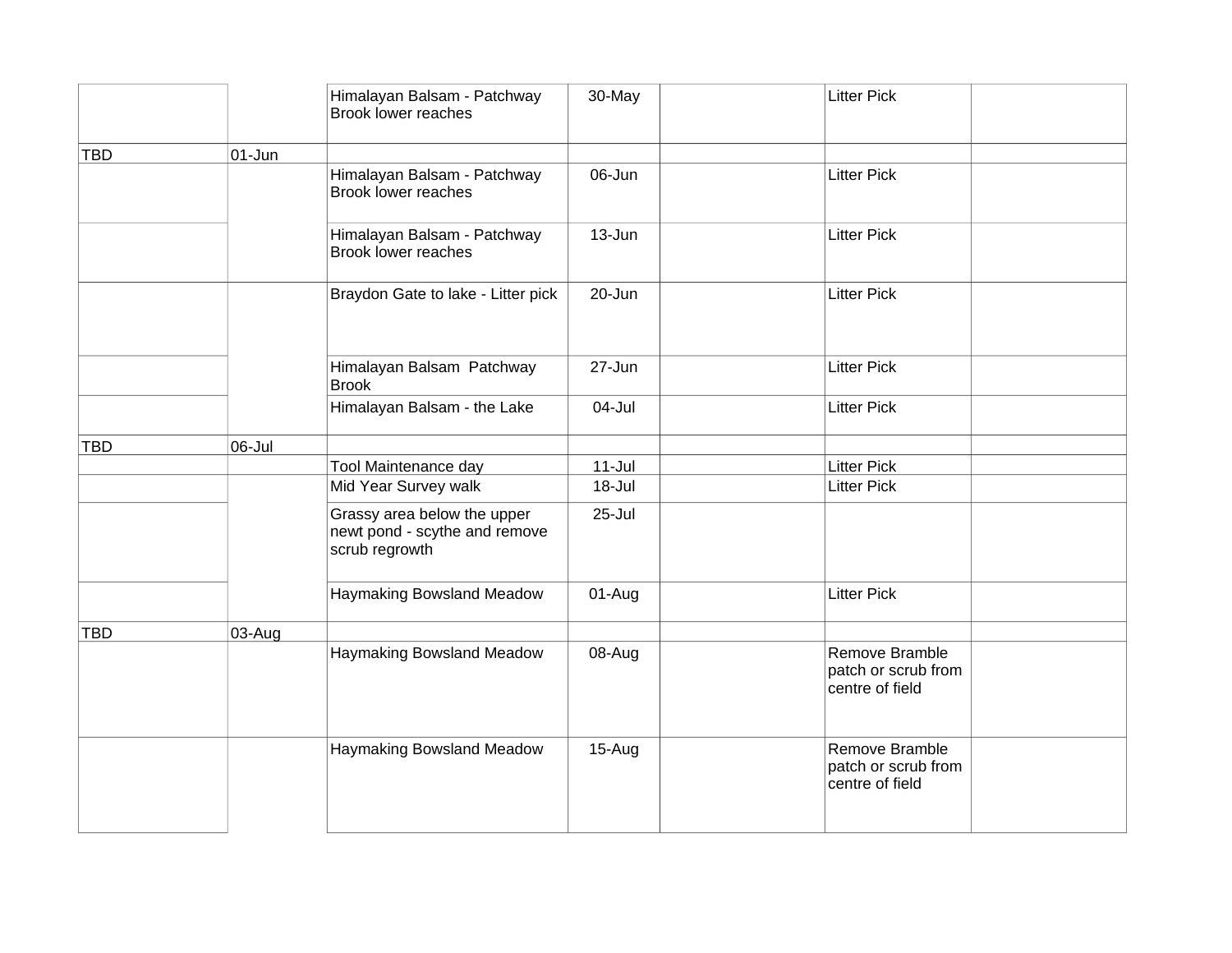|            |        | Haymaking Bowsland Meadow                               | 22-Aug | Remove Bramble<br>patch or scrub from<br>centre of field |
|------------|--------|---------------------------------------------------------|--------|----------------------------------------------------------|
|            |        | Haymaking Bowsland Meadow                               | 29-Aug | Remove Bramble<br>patch or scrub from<br>centre of field |
|            |        | Haymaking Bowsland Meadow                               | 05-Sep | <b>Litter Pick</b>                                       |
| <b>TBD</b> | 07-Aug |                                                         |        |                                                          |
|            |        | Create Micro climate Eastern<br>edge Bowsland Wood      | 12-Sep | <b>Litter Pick</b>                                       |
|            |        | Clear Micro Climates at the<br>Orchard and Savages      | 19-Sep | <b>Litter Pick</b>                                       |
|            |        | Create Micro climate Western<br>edge Bowsland Meadow    | 26-Sep | <b>Litter Pick</b>                                       |
|            |        | Create Micro climate Western<br>edge Bowsland Meadow    | 03-Oct | <b>Litter Pick</b>                                       |
| <b>TBD</b> | 05-Oct |                                                         |        |                                                          |
|            |        | Clear Bramble Bowsland Wood<br>and Northern plantations | 10-Oct | <b>Litter Pick</b>                                       |
|            |        | Ram Hill Colliery                                       | 17-Oct | <b>Litter Pick</b>                                       |
|            |        | Clear Davis's Pond                                      | 24-Oct | <b>Litter Pick</b>                                       |
|            |        | Clear - lower newt pond                                 | 31-Oct | <b>Litter Pick</b>                                       |
| <b>TBD</b> | 02-Nov |                                                         |        |                                                          |
|            |        | Clear upper newt pond                                   | 07-Nov | <b>Litter Pick</b>                                       |
|            |        | Clear upper newt pond                                   | 14-Nov | <b>Litter Pick</b>                                       |
|            |        | Net Box Survey Webbs Wood                               | 21-Nov |                                                          |
|            |        | Nest box survey Bowsland and<br>Northern Plantation     | 28-Nov | <b>Litter Pick</b>                                       |